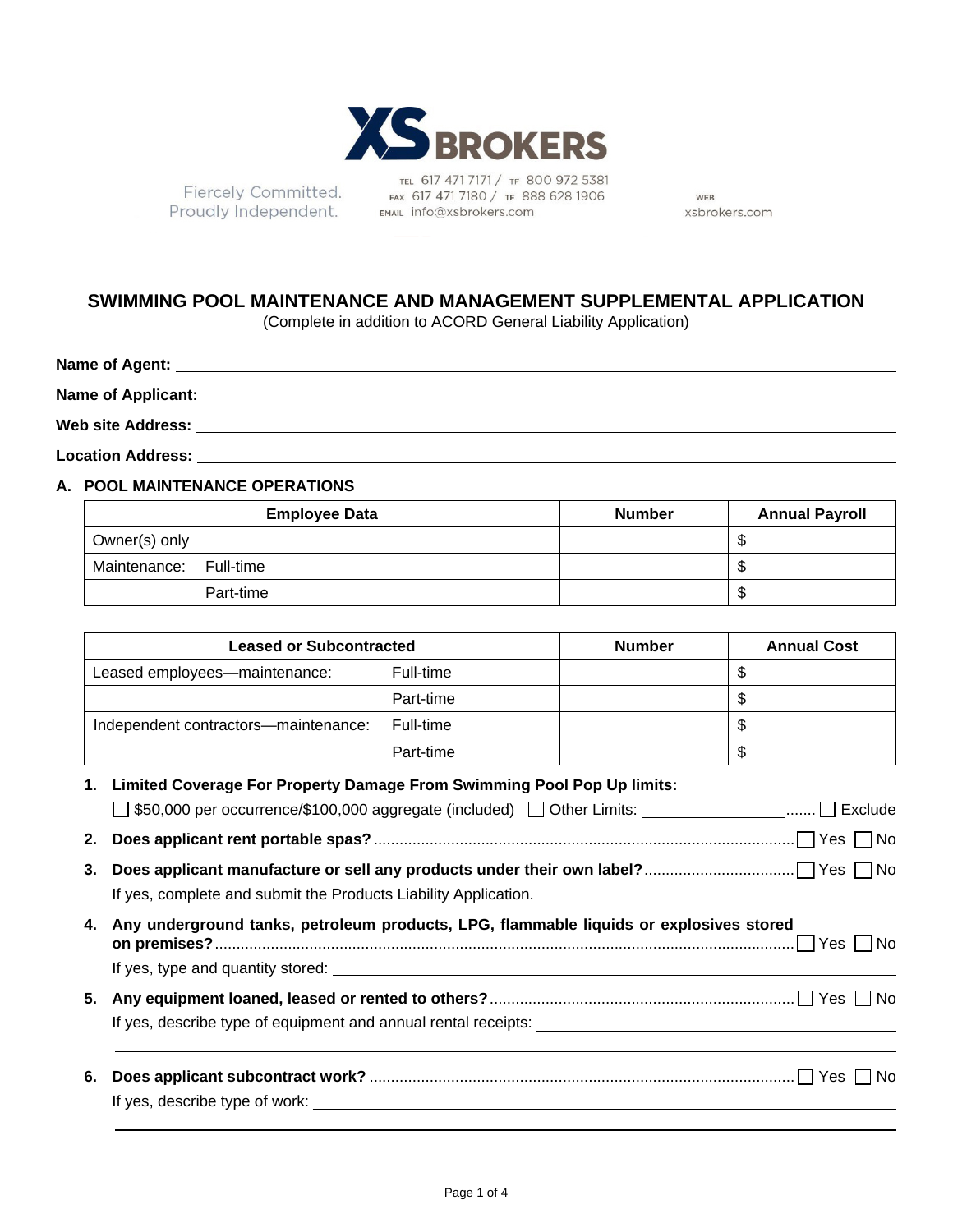| 8. Are all operations in compliance with the federal Virginia Graeme Baker Pool and Spa          |
|--------------------------------------------------------------------------------------------------|
|                                                                                                  |
|                                                                                                  |
| 11. Any swimming pool construction, renovation, refurbishing or replastering operations?  Yes No |
|                                                                                                  |

# If yes, explain: \_\_\_\_

| <b>B. POOL MANAGEMENT OPERATIONS</b> |                      |               |                       |
|--------------------------------------|----------------------|---------------|-----------------------|
|                                      | <b>Employee Data</b> | <b>Number</b> | <b>Annual Payroll</b> |
| Lifeguards                           | Full-time            |               | ۰D                    |
|                                      | Part-time            |               | ۰D                    |
| <b>Instructors</b>                   | Full-time            |               | ۰D                    |
|                                      | Part-time            |               | จ                     |

|                    | <b>Leased Employees</b> | <b>Number</b> | <b>Annual Cost</b> |
|--------------------|-------------------------|---------------|--------------------|
| Lifeguards         | Full-time               |               | \$                 |
|                    | Part-time               |               | \$                 |
| <b>Instructors</b> | Full-time               |               | \$                 |
|                    | Part-time               |               | \$                 |

|                    | <b>Independent Contractors</b> | <b>Number</b> | <b>Annual Cost</b> |
|--------------------|--------------------------------|---------------|--------------------|
| Lifeguards         | Full-time                      |               | æ                  |
|                    | Part-time                      |               | J                  |
| <b>Instructors</b> | Full-time                      |               | S                  |
|                    | Part-time                      |               | \$                 |

#### **1. Sexual and/or Physical Abuse Coverage limits:**

□ \$25,000 Per Claim/\$50,000 Aggregate (included)

550,000 Per Claim/\$100,000 Aggregate

□ \$100,000 Per Claim/\$300,000 Aggregate

**2. Number of pool services annually:** 

| Type of clients serviced: |                                                                                                                                                                                                                                     |                    |                                                                                             |
|---------------------------|-------------------------------------------------------------------------------------------------------------------------------------------------------------------------------------------------------------------------------------|--------------------|---------------------------------------------------------------------------------------------|
| $\Box$ Condo/HOA          | □ Hotels/Motels                                                                                                                                                                                                                     | $\Box$ Lakes/Ponds | Municipal Pools                                                                             |
| □ Ocean Beaches           | $\Box$ Private Clubs                                                                                                                                                                                                                | $\Box$ Wave Pools  | Water Amusement Parks                                                                       |
|                           | Other (describe): <u>contained</u> and the contact of the contact of the contact of the contact of the contact of the contact of the contact of the contact of the contact of the contact of the contact of the contact of the cont |                    |                                                                                             |
|                           |                                                                                                                                                                                                                                     |                    |                                                                                             |
|                           |                                                                                                                                                                                                                                     |                    | 4. Any clients with wave pools or pools with slides or diving boards/platforms in excess of |

## **ten (10) feet?** ........................................................................................................................................ Yes No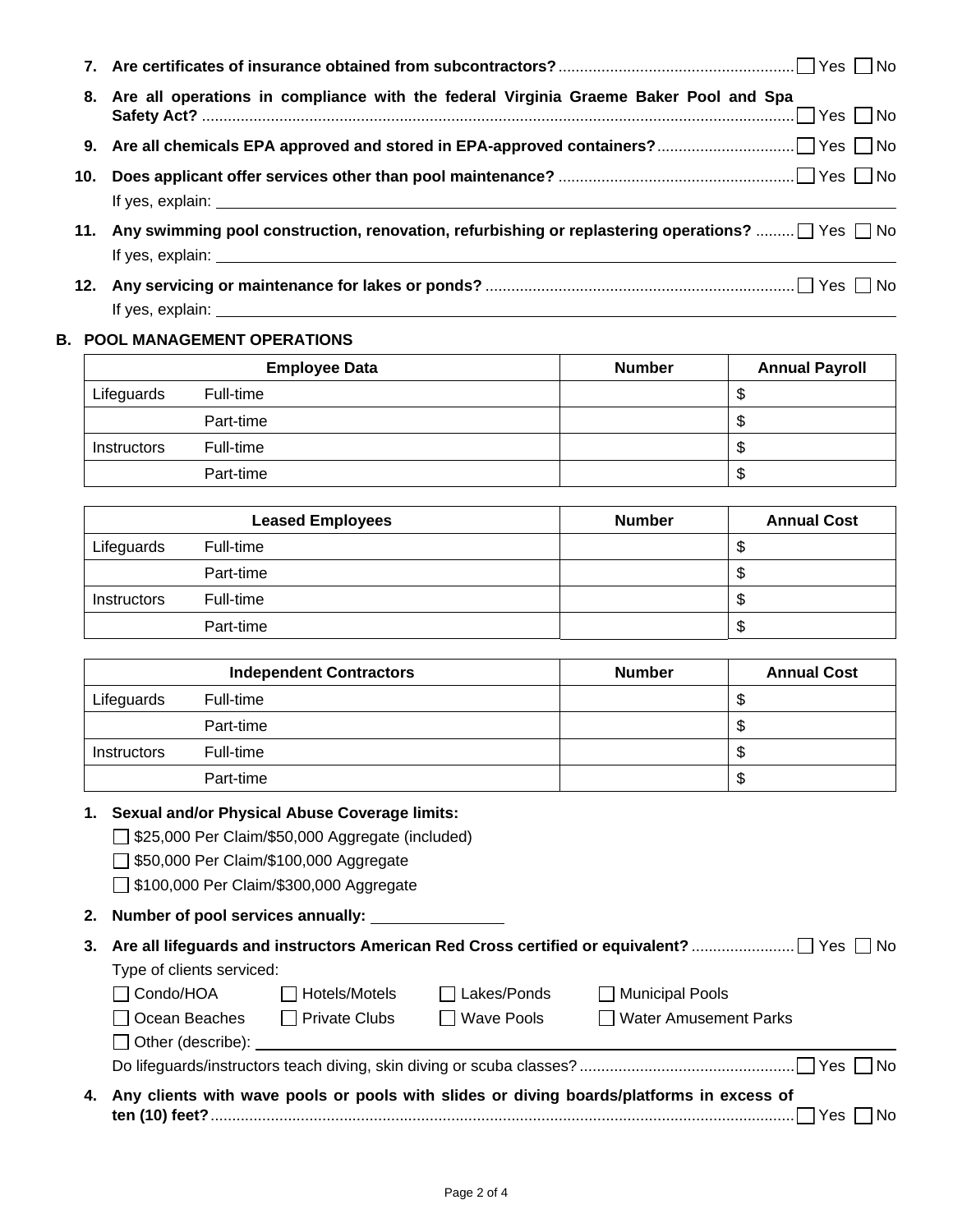| 5. Are all swimming pools, wading pools, hot tubs and spas in compliance with the federal |
|-------------------------------------------------------------------------------------------|
|                                                                                           |
| 6. Does applicant offer services other than those related to swimming pool management     |

offer services other than those related to swimming pool manage **operations?** .......................................................................................................................................... Yes No If yes, explain:

This application does not bind the applicant nor the Company to complete the insurance, but it is agreed that the information contained herein shall be the basis of the contract should a policy be issued.

#### **FRAUD WARNINGS:**

**FRAUD WARNING:** Any person who knowingly and with intent to defraud any insurance company or other person files an application for insurance or statement of claim containing any materially false information or conceals for the purpose of misleading, information concerning any fact material thereto commits a fraudulent insurance act, which is a crime and subjects such person to criminal and civil penalties. **Not applicable in Nebraska, Oregon and Vermont.**

**NOTICE TO COLORADO APPLICANTS:** It is unlawful to knowingly provide false, incomplete, or misleading facts or information to an insurance company for the purpose of defrauding or attempting to defraud the company. Penalties may include imprisonment, fines, denial of insurance and civil damages. Any insurance company or agent of an insurance company who knowingly provides false, incomplete, or misleading facts or information to a policy holder or claimant for the purpose of defrauding or attempting to defraud the policy holder or claimant with regard to a settlement or award payable from insurance proceeds shall be reported to the Colorado Division of Insurance within the Department of Regulatory Agencies.

**WARNING TO DISTRICT OF COLUMBIA APPLICANTS:** It is a crime to provide false or misleading information to an insurer for the purpose of defrauding the insurer or any other person. Penalties include imprisonment and/or fines. In addition, an insurer may deny insurance benefits if false information materially related to a claim was provided by the applicant.

**NOTICE TO FLORIDA APPLICANTS:** Any person who knowingly and with intent to injure, defraud, or deceive any insurer files a statement of claim or an application containing any false, incomplete, or misleading information is guilty of a felony in the third degree.

**NOTICE TO LOUISIANA APPLICANTS:** Any person who knowingly presents a false or fraudulent claim for payment of a loss or benefit or knowingly presents false information in an application for insurance is guilty of a crime and may be subject to fines and confinement in prison.

**NOTICE TO MAINE APPLICANTS:** It is a crime to knowingly provide false, incomplete or misleading information to an insurance company for the purpose of defrauding the company. Penalties may include imprisonment, fines or a denial of insurance benefits.

**NOTICE TO MARYLAND APPLICANTS:** Any person who knowingly and willfully presents a false or fraudulent claim for payment of a loss or benefit or who knowingly and willfully presents false information in an application for insurance is guilty of a crime and may be subject to fines and confinement in prison.

**NOTICE TO MINNESOTA APPLICANTS:** A person who files a claim with intent to defraud or helps commit a fraud against an insurer is guilty of a crime.

**NOTICE TO OHIO APPLICANTS:** Any person who knowingly and with intent to defraud any insurance company files an application for insurance or statement of claim containing any materially false information or conceals for the purpose of misleading, information concerning any fact material thereto commits a fraudulent insurance act, which is a crime and subjects such person to criminal and civil penalties.

**NOTICE TO OKLAHOMA APPLICANTS:** Any person who knowingly, and with intent to injure, defraud or deceive any insurer, makes any claim for the proceeds of an insurance policy containing any false, incomplete or misleading information is guilty of a felony.

**NOTICE TO RHODE ISLAND APPLICANTS:** Any person who knowingly presents a false or fraudulent claim for payment of a loss or benefit or knowingly presents false information in an application for insurance is guilty of a crime and may be subject to fines and confinement in prison.